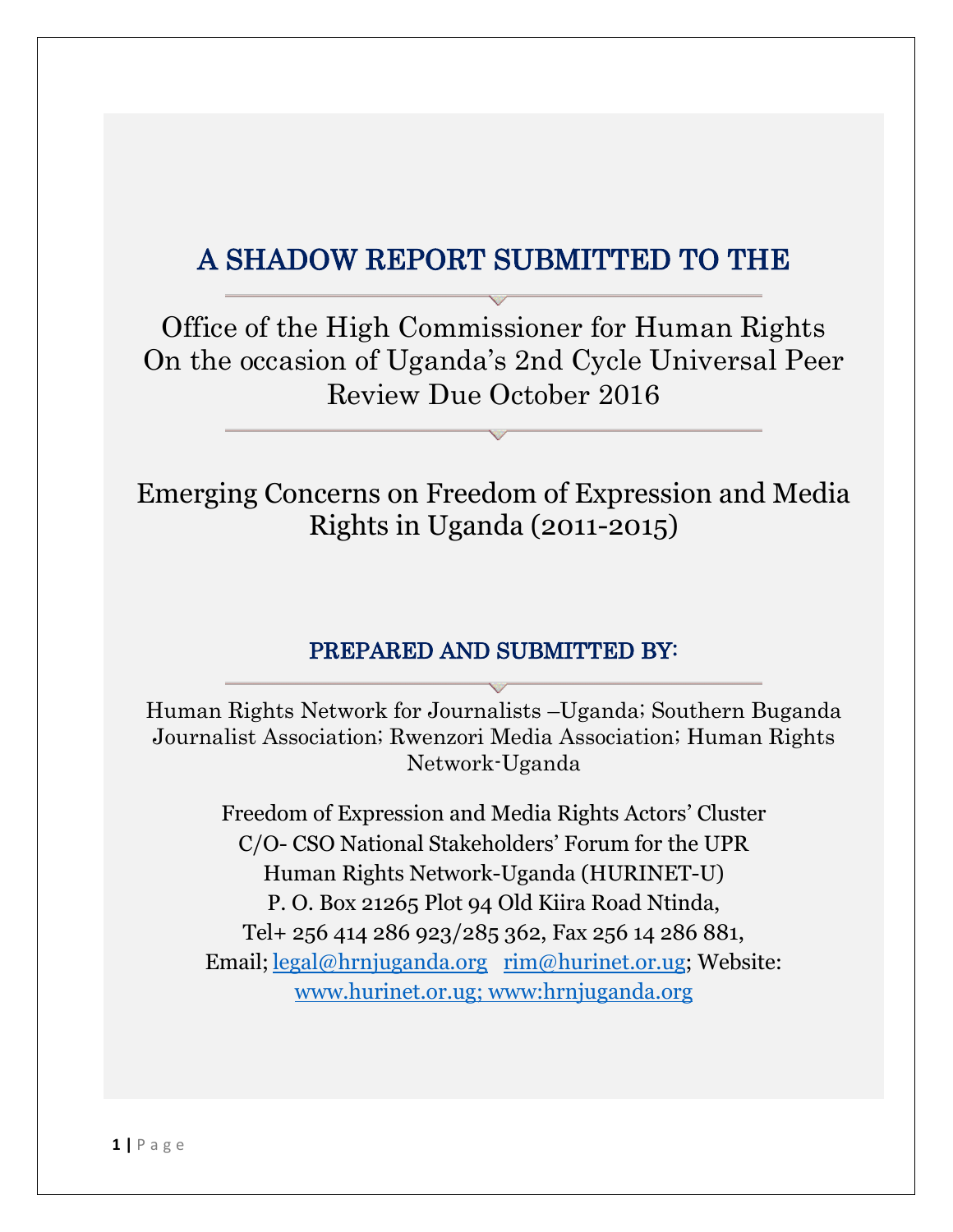## A Note about Freedom of Expression and Media Rights Actors Cluster-Uganda

1.1 This report has been generated as a result of consultation with various actors both individuals and organizations working on media rights and freedom of expression in Uganda. The media freedom and freedom of expression cluster, convened by Human Rights Network for Journalists –Uganda, is one of the clusters working under the National Stakeholders' Forum on UPR to submit information for Uganda's 2nd peer review cycle. The media freedom and freedom of expression cluster advocates for a conducive operating environment for all media practitioners including journalists in their various capacities. Members in this cluster also advocate for the expansion of the frontiers of freedom of expression without discrimination.

## A Note on the Methodology of the Present Submission

1.2 Development of this report was coordinated by HRNJ, which brought together various actors working on media rights and freedom of expression. A list of participating organizations and individuals is attached hereto attached as appendix 'A'. This cluster is under the auspices of the civil society organizations National Stakeholders' Forum on the UPR. The cluster report landscapes the status of media freedoms and freedom of expression in Uganda, notes the best practices, successes and challenges in the past 4½ years on media freedoms and freedom of expression.

## II. REPRESSIVE LEGAL AND POLICY FRAMEWORK CURTAILING MEDIA FREEDOMS AND FREEDOM OF EXPRESSION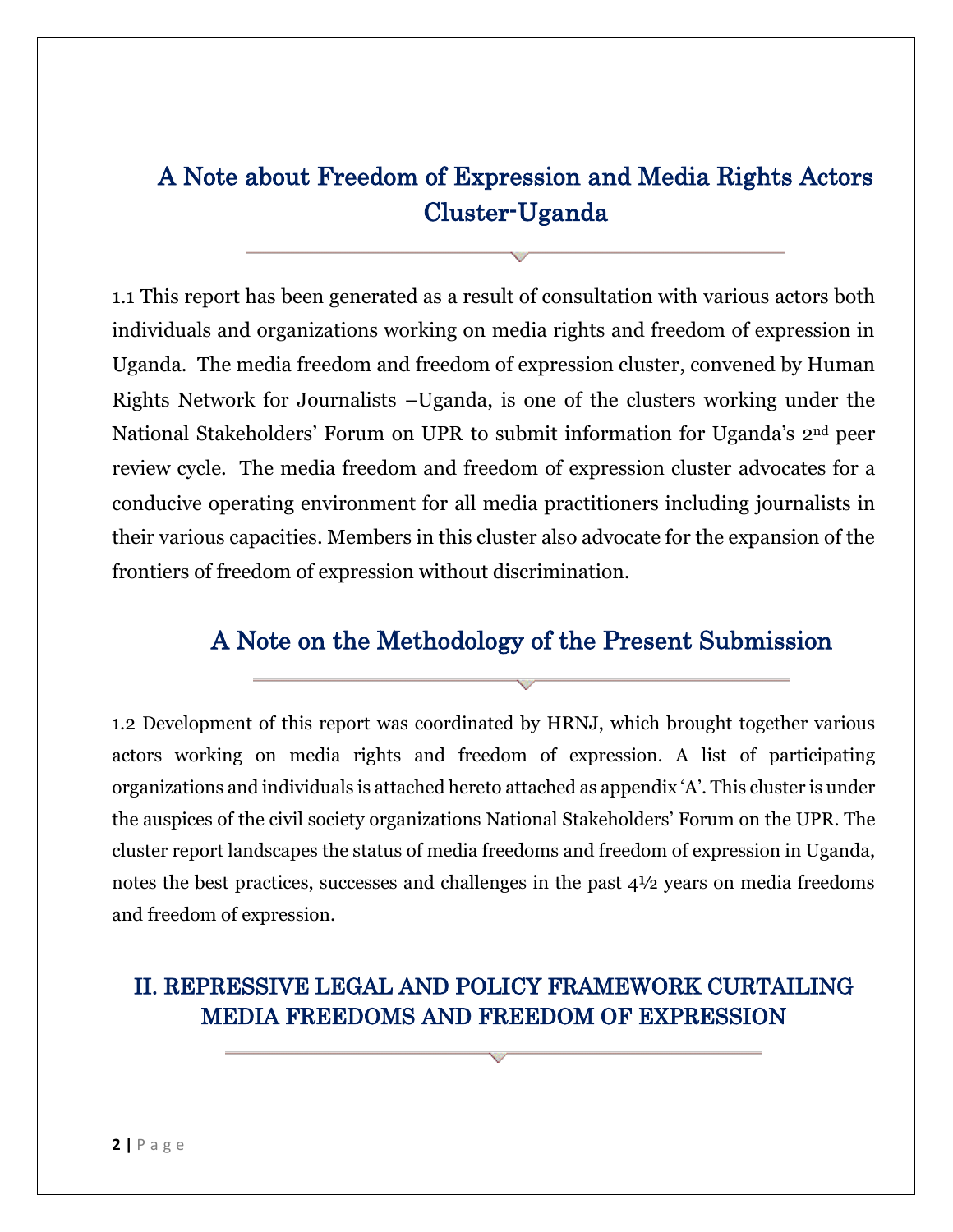2.0 Since the 2011 peer review, marginal efforts have been undertaken by the Government to promote and protect the freedom of expression and media rights in Uganda. Very little progress has been made on implementing the 6 recommendations made during the 2011 review.

2.1 The last 4½ years have evidenced shrinking space on the enjoyment of freedom of expression and media freedoms especially exacerbated by enactment of repressive legislation. This section will highlight some of the repressive legislations enacted since the 2011 UPR.

2.2 The Public Order Management Act 2013 contravenes Articles 29 (1) (a) (b) (c) (d) and (e) of the Constitution of Uganda which provides for the freedom of speech and expression; freedom of thought, conscience and belief; freedom to assemble and to demonstrate together with others peacefully and unarmed; and the freedom of association. The Public Order Management seeks to regulate and control conduct of public meetings. This Act is being used by the police to curtail free speech, which is a key tenet for democracy to thrive. This law was used as a tool to halt assemblies by the members of the opposition in 2014 and 2015 towards the general elections of 2016.

2.3 The Press and Journalist Act (2000) contains restrictive, burden-oriented provisions with a diverse range of restrictions on the identity of a journalist. The law provides for mandatory possession of a practicing certificate for one to be dubbed a journalist. This mandatory certificate is obtained upon successful registration with the media council established under the Act. The certificate can be suspended for 6 months if the holder is found guilty of professional misconduct. The law is open to abuse by the State subjecting journalists to accreditation for them to operate.

Section 9 of the Act mandates the media council to regulate the conduct and promote good ethical standards and discipline of journalists; exercise disciplinary control over journalists, editors and publishers; censor films, videotapes, plays and other related apparatuses for public consumption among others. The section contains overly broad terms, which grant the Council powers to control the practice of journalism and stop dissemination of information. Terms like 'exercise disciplinary control over journalists', censor and exercise any function

**3 |** P a g e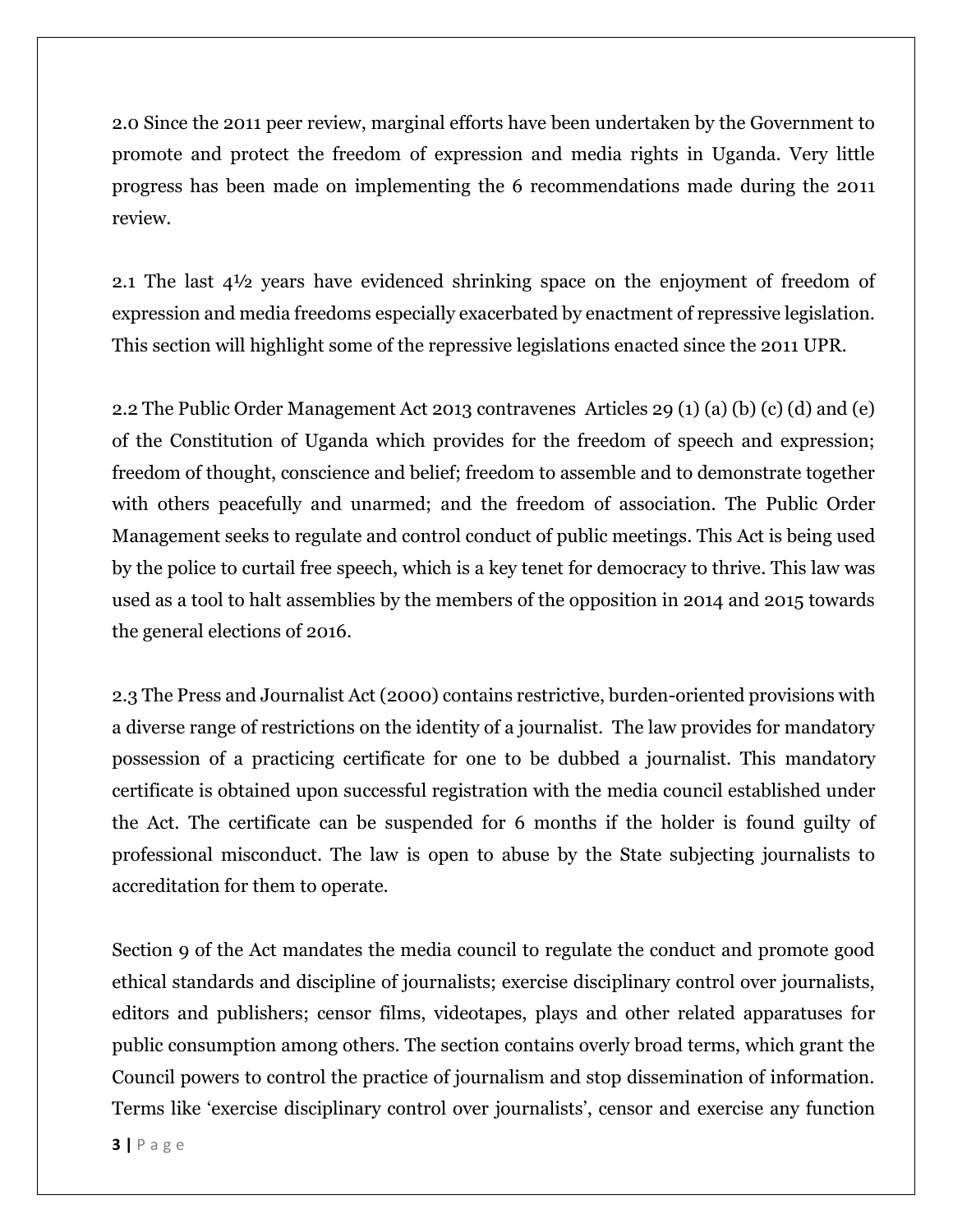that may be required are too broad and the Council on various occasions has hidden under this vagueness and ambiguity of the law to "discipline" journalists and to block plays which they allege are 'politically and morally wrong' from being staged.

2.4 The Penal Code Act (1950 amended in 2007) still holds provisions that continue to be employed by state agents in clamping down on freedom of expression and media rights. Some of the provisions have been used against journalists that tread and write about issues such as governance, transparency and accountability. Section 41, of the Penal Code Act provides for the offence of promoting sectarianism and prescribes a punishment of imprisonment for a period of no more than 5 years. Additionally, the sections 179 and 180 on libel and defamation respectively have been used to corner the press into diverting from matters critical to governance and democratization. In October 2014, a magistrate sentenced Central Broadcasting Services (CBS) Radio journalist Ronald Ssembuusi to a fine of \$350 or a oneyear jail term for criminal defamation. The verdict came after a 2-year trial over a report suggesting that the former chairman of Kalangala District had stolen solar panels meant for the community. An appeal was pending at the end of last year. . By March 2016, more than 8 journalists were facing charges of criminal defamation in various courts of law across the country.

2.5 The Access to Information Act (2005) is aimed at government through creating avenues for information access. The implementation of the Access to information Act is geared towards enhancing transparency and accountability and sharpening citizenry space for participation in governance and democracy. Journalists however still find problems accessing information from government agencies. The relevance of the Access to information Act is undermined by the continued existence of the Official Secrets Act, which emphasizes secrecy amongst public officials and prohibits the release of what is widely termed 'official information.' This takes journalists back to the position of investigating information that may not necessarily be in the interest of the state to release and hence suffering repercussions of media gagging.

2.6 The Anti-Terrorism Act enacted in 2002 undermines some fundamental rights vital for freedom of expression and media freedoms. Section 9 (1) criminalizes the publication and dissemination of news materials "that promotes terrorism". The Act does not define the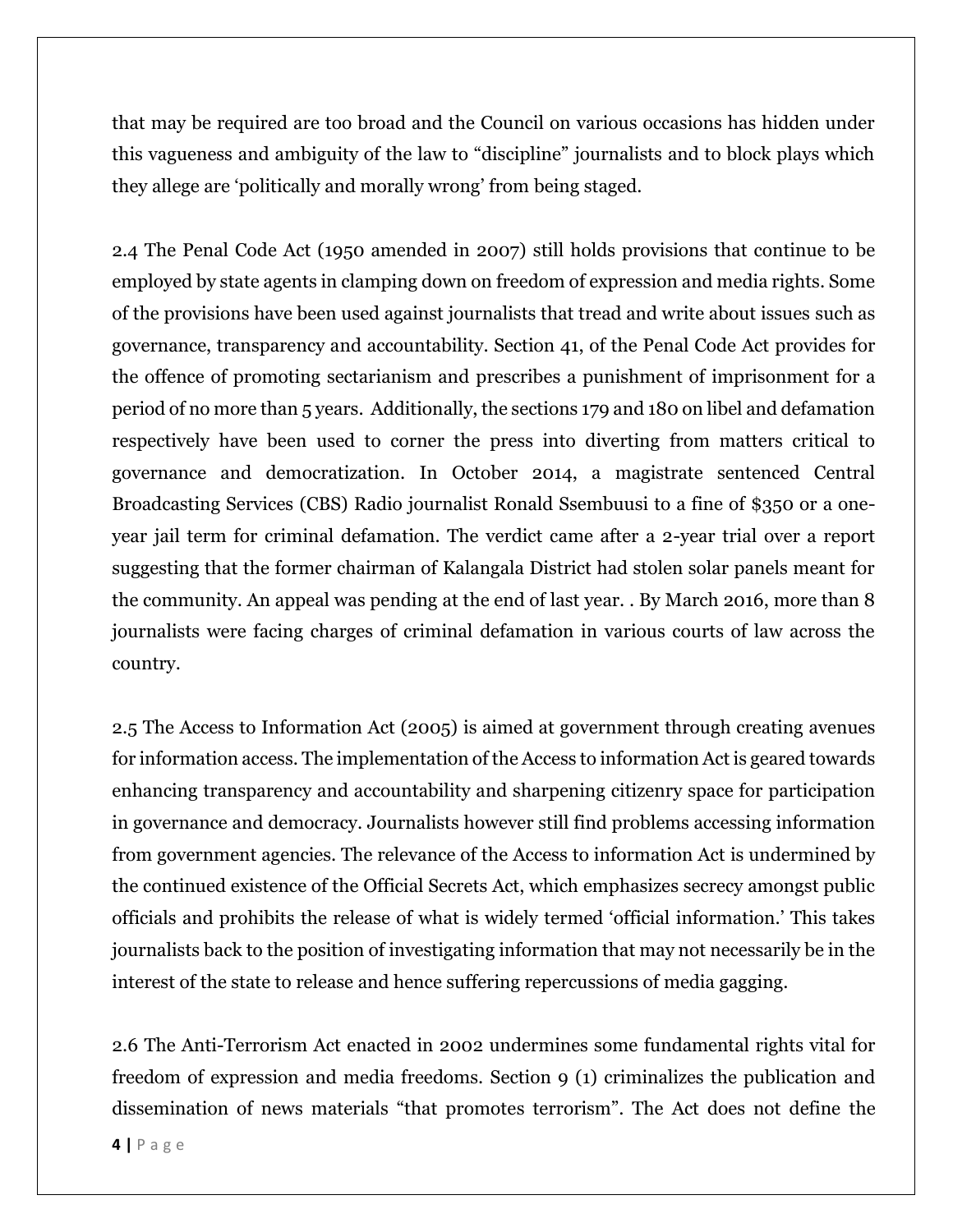expression 'promote terrorism', which leaves room for indiscriminate abuse and allegations against the media covering certain stories. The Act also enlists journalistic material as part of any other documents that can be subjected to investigations in the nature of terrorism and cannot benefit from exemption.

2.7 The Regulation of Interception of Communications Act of 2010 provides for surveillance, tracking, intercepting and monitoring communications (telecommunications and any other related mode of communication) of persons injurious to national security. The Act puts the work of journalists in harm's way in as far as it subjects their communications to interception, a mechanism that can potentially reveal the sources of the journalists hence endangering their safety. It adds to the already burdensome legal framework restricting the media rights and freedom of expression.

2.8 In February 2014 the Minister for Information issued two new regulations under the Press and Journalist Act. Statutory Instrument No. 4 of 2014 specified the types of fees that must be paid in order to practice journalism. Journalists and media freedom advocates protested, saying the fees would lock some people out of the profession. Statutory Instrument No. 5 of 2014 tightened the code of ethics contained in the law. Critics argued that elements of the code, particularly one barring persistent questions by reporters, would seriously harm investigative journalism.

## III. CURTAILING MEDIA RIGHTS AND FREEDOM OF EXPRESSION THROUGH THREATS AND INTIMIDATION

3.1 We recognize that some initiatives have been undertaken to promote media rights and freedom of expression such as the establishment of the Parliamentary Forum on media in 2013 has brought together Members of Parliament interested in defending and promoting media freedoms. The Forum is used to discuss policy issues related to the legal framework on media freedoms and freedom of expression. During the reporting period, there has been evidence of judicial activism in promoting media freedoms and freedom of expression. In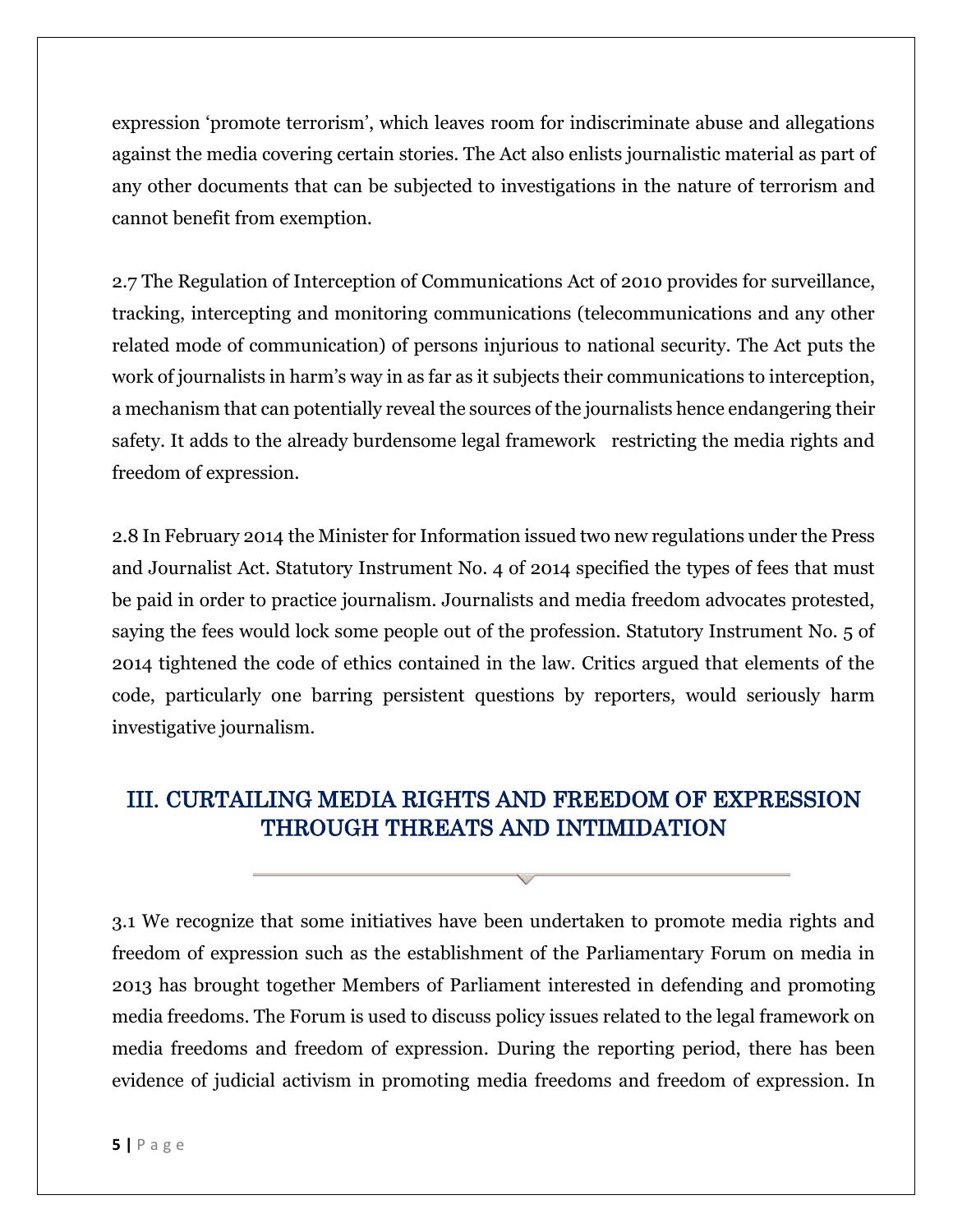October 2014, journalists secure a victory when the High Court reversed an order issued earlier by a Chief Magistrate excluding journalists and the public from a trial involving the theft of audio recordings from the head of the Uganda Police Force. The Magistrate had ruled that the trial would expose confidential and sensitive security information.

3.2 Organizations working on media rights and freedom of expression have built solidarity that has been vital for strategic advocacy. In February 2013, the Human Rights Network for Journalists (HRNJ) petitioned the Human Rights Committee of Parliament demanding that Parliament inter alia ensures that government takes action on the recommendations of the Universal Periodic Review regarding media freedoms. It also sought Parliament's active involvement in the protection, upholding and promotion of the freedom of expression and information in Uganda. The cluster members also noted that the guidelines requiring journalists accredited to the house of Parliament to hold a Bachelor's degree in Journalism and at least three years of professional practice. While this is a valid proposal, many media houses scoffed at it as a direct intention to restrict media freedoms and freedom of expression.

3.3 However a lot more need to be done to create an environment that promote media rights and freedom of expression. The last 4½ years have evidenced a shrinking of space for media rights and freedom of expression. This has been evidenced through acts, mostly by state agencies, such as threats and intimidation, arbitrary arrest, and detention and in some cases cruel and degrading treatment contrary to Uganda's commitments under the UDHR, the ICCPR and the 1995 Constitution (as amended).

3.4 Journalists noted that there was an increase in abuse and torture of journalists while doing their job. Journalists are roughed up, beaten and in some cases seriously wounded during the course of their work. Human Rights Network for Journalists (HRNJ) stated that between October 2015 and February 2016, 17 journalists had been assaulted by contestants, their supporters, the police and the Uganda Peoples Defence Forces Special forces command. On 22nd February 2016, four days after the general elections, Isaac Kamani, a photojournalist with Associated Free Press, was pepper sprayed by the police while taking pictures of the police arresting the Forum for Democratic Change (FDC) presidential candidate Dr. Kizza Besigye. On 16th November 2015, Isaac Kugonza of Delta TV was shot on the head by police as they

**6 |** P a g e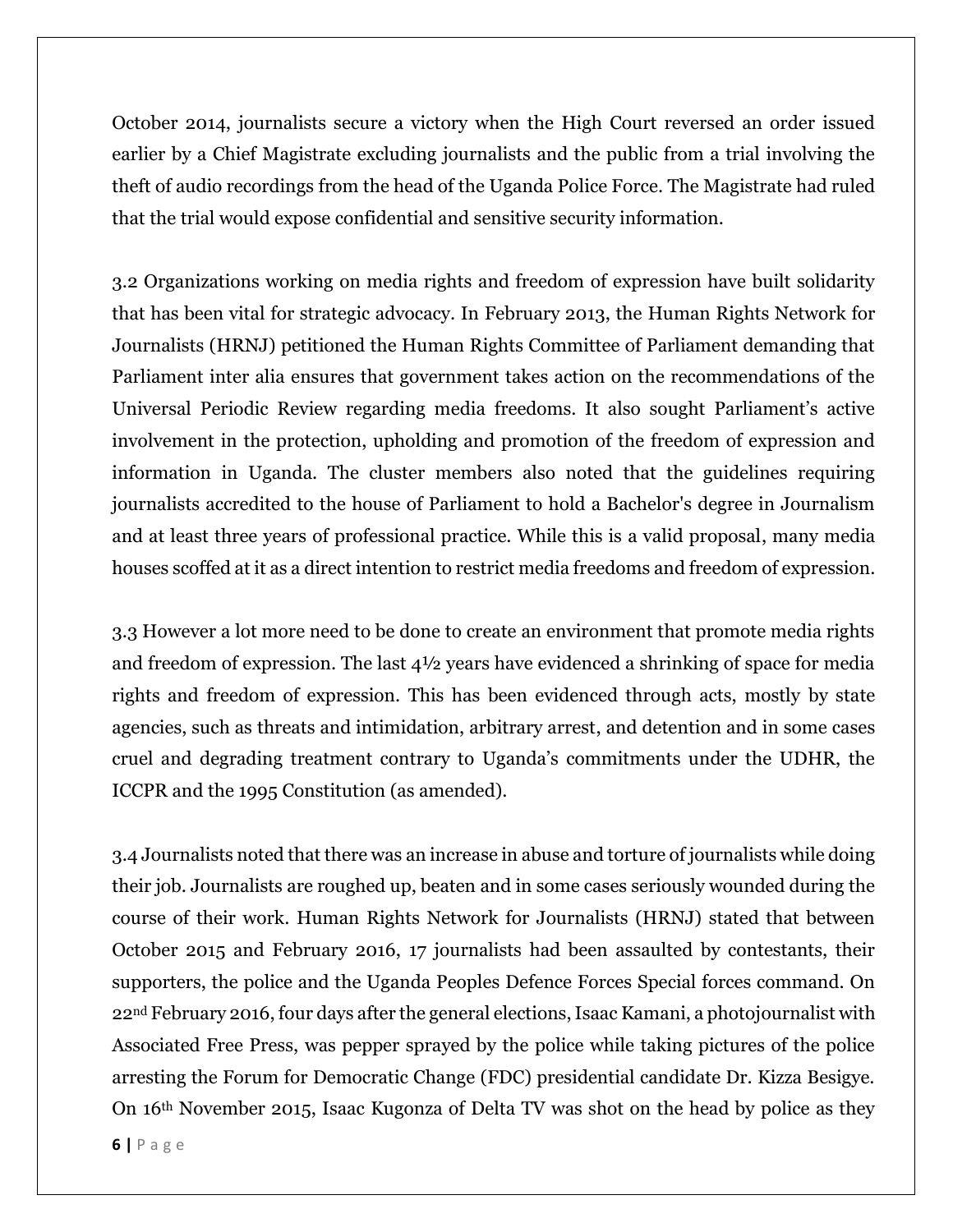stopped and arrested the Lord mayor Elias Lukwago from going to the Electoral Commission seeking for clarification on mayoral nominations.

3.5 Journalists also suffered deprivation of their property such as cameras, which were in some cases destroyed. On 10th January, 2016, Ronald Galiwango of Nation Media Television (NTV) Uganda had his camera confiscated by the Moroto District Police Constable while he was covering the campaign rally of opposition leader Kizza Besigye. The cameras of Ernest Kyazze of Bukedde Television, Julius Ariongo of the Daily Monitor correspondent in Moroto District where savagely destroyed. Unfortunately, none of these cases have been investigated to their logical conclusion.

3.6 In some cases the right to life of media actors guaranteed under Article 3 of the UDHR was threatened. In 2013, two journalists were found dead under mysterious circumstances. Thomas Pere of the New Vision was in June 2013 found dead in a ditch, having left for his home from work. His personal effects were not taken indicating that robbery was not the motive. The body of Alex Kule, a Kasese based freelance journalist was discovered in December 2013 in transmitter house. He was an out spoken crusader against corruption. The police investigations remain inconclusive and as a result have a causal effect on journalists who believe foul play was involve. These unexplained deaths are in breach of article 22 (1) of the 1995 Constitution (as amended) and other international conventions that guarantee the right to life.

3.7 The indiscriminate arrest and detention of journalists was done in contravention of article 9 of the UDHR and to article 23 (1) of the 1995 Constitution (as amended). HRNJ stated that it has recorded 10 cases of journalists arrested and detained over electoral related reporting. On 13th February 2016, the police in Lira district arrested and detained the editor of Lira Radio North together with 6 politicians who were discussing the presidential elections debate. The police alleged that the accused had destroyed candidate Museveni's posters. They were charged with malicious damage to property and later granted bail after 4 days in detention. On 6th February 2016, the police in Abim district, arrested 3 journalists including BBC's Catherine Byruhanga, Kelvin Brown based in Kenya and NTV's Sam Lawino while filming FDC's candidate Kizza Besigye's visit to Abim hospital. They were told to delete their footage

**7 |** P a g e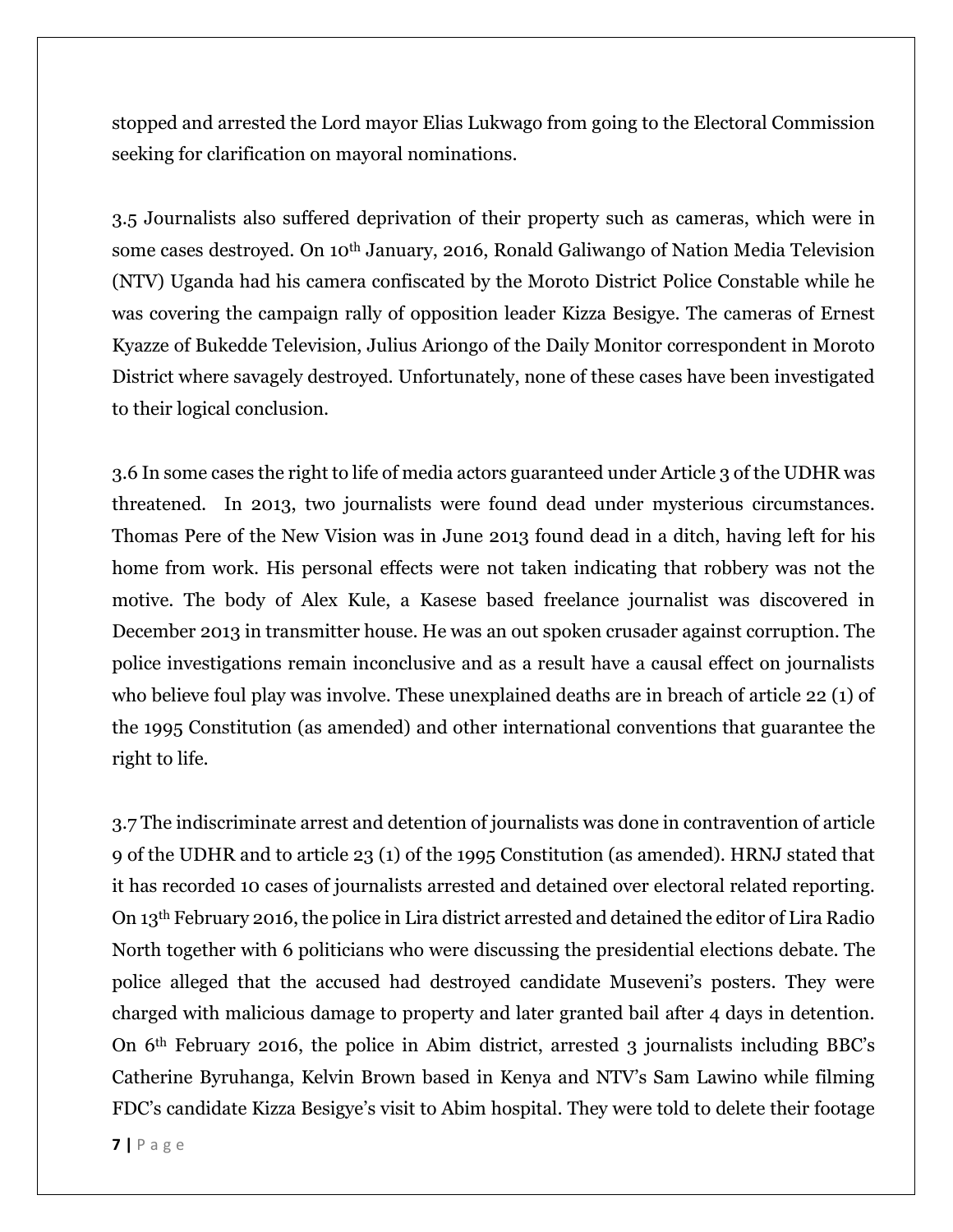before releasing them but they declined. They were released after 4 hours without preferring any charge against them.

3.8 We continue to note that the civic space for the enjoyment of media freedoms and freedom of expression has been shrinking in the last five years. In May 2013 the police cordoned off and searched the premises of the Monitor Publications in Namwongo, Kampala and the Red Pepper Newspaper in Namanve. Two radio stations, 93.3 KFM and Dembe FM, under the Nation Media group where subsequently switched off the airwaves. These events where the state's response to a controversial letter allegedly authored by the coordinator of intelligence services, General David Sejusa published on 7<sup>th</sup> May, 2013 by the Daily Monitor. The media houses remained closed for 10 days. These actions were meant to cause intimidation and contributed immensely to denial of the right to freedom of press and expression guaranteed under Article 29(1) of the 1995 Constitution as amended. On May 28 and 29, 2013, police assaulted and tear-gassed more than 30 journalists in two days in an effort to deter them from accessing and covering the continued closure and occupying of the Daily Monitor newspaper, KFM and Dembe radio stations premises by security agencies searching for an alleged malicious document published by the Monitor newspaper. Mulindwa Mukasa of Associated Press and Ntege Williams a freelancer, sustained wounds on their arms and legs from police beatings. The restriction of media freedoms and freedom of expression also infringes on their freedom of movement. In 2012, journalists were denied access to oil agreements and related information. Denial of this information lent credibility to the lack of transparency by the state with regards to the oil agreements.

3.9 We also note that the ad-hoc policies introduced by the Minister of information negatively impacted on their work and created a repressive operational environment. The Uganda Communications Commission informed all radio stations that they are required to reserve one hour of prime time air to promote government programs. In August 2014 the Executive Director of the Uganda Communications Commission wrote to a radio manger in Fort Portal warning him of running programs that "cause disharmony" in the community and requested recordings of all programs.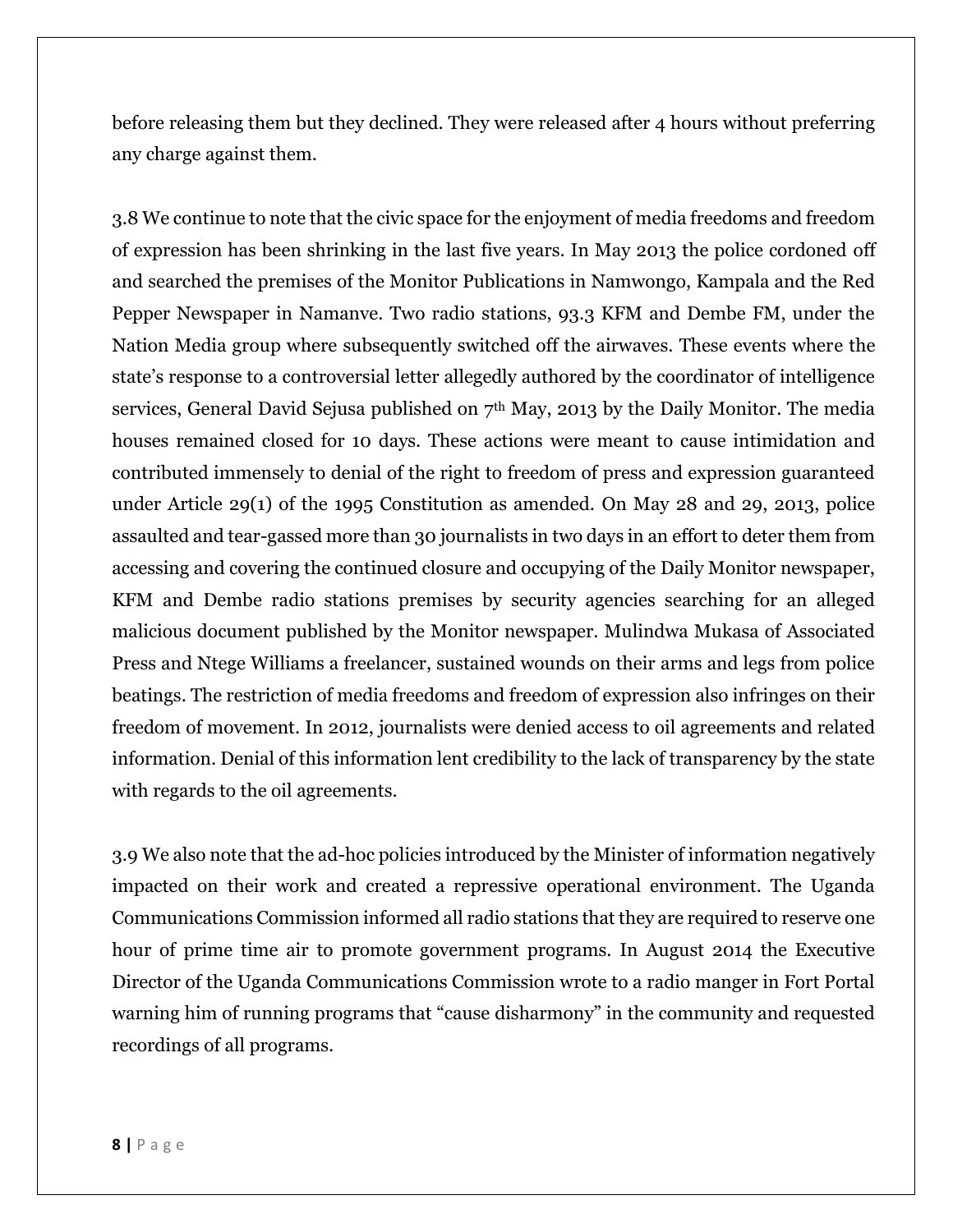#### **4.0 RECOMMENDATIONS**

- 1. Amend sections 33-36, 41, 49, 51-52, 53 and 179 of the Penal Code Act; the Press and Journalists Act, and the Public Order Management Act of 2013 and the Anti-Terrorism Act of 2014 to bring them in line with the 1995 Constitution and international and regional principles on media freedoms and freedom of expression.
- 2. Undertake a comprehensive review process of all relevant national legislation with particular attention to the Public Order Management Act, the Anti-Terrorism Act; the Interception of Communication Act; The Penal Code Act (1950 amended in 2007); the Press and Journalist Act (2000); the Uganda Communications Act 2013 with a view of amending them to comply with the provisions of the Constitution of Uganda and international human rights standards on freedom of expression and media rights.
- 3. Repeal the Official Secrets Act that unlawfully encumbers access to information to ensure that all laws conform to acceptable international human rights law to enhance open government.
- 4. Investigate and take legal action against state security agents and agencies violating, harassing, intimidating, and physically assaulting journalists and others exercising freedom of expression.
- 5. Strengthen and harmonize human rights training for state law enforcement and security agencies.
- 6. Extend an open and standing invitation to all the UN and African Commission on Human and Peoples' Rights Special Procedures and specifically facilitate the formal country visits of the UN and ACHPR Special Rapporteurs on the promotion and protection of the right to freedom of opinion and expression; the rights to freedom of peaceful assembly and of association; and human rights defenders.